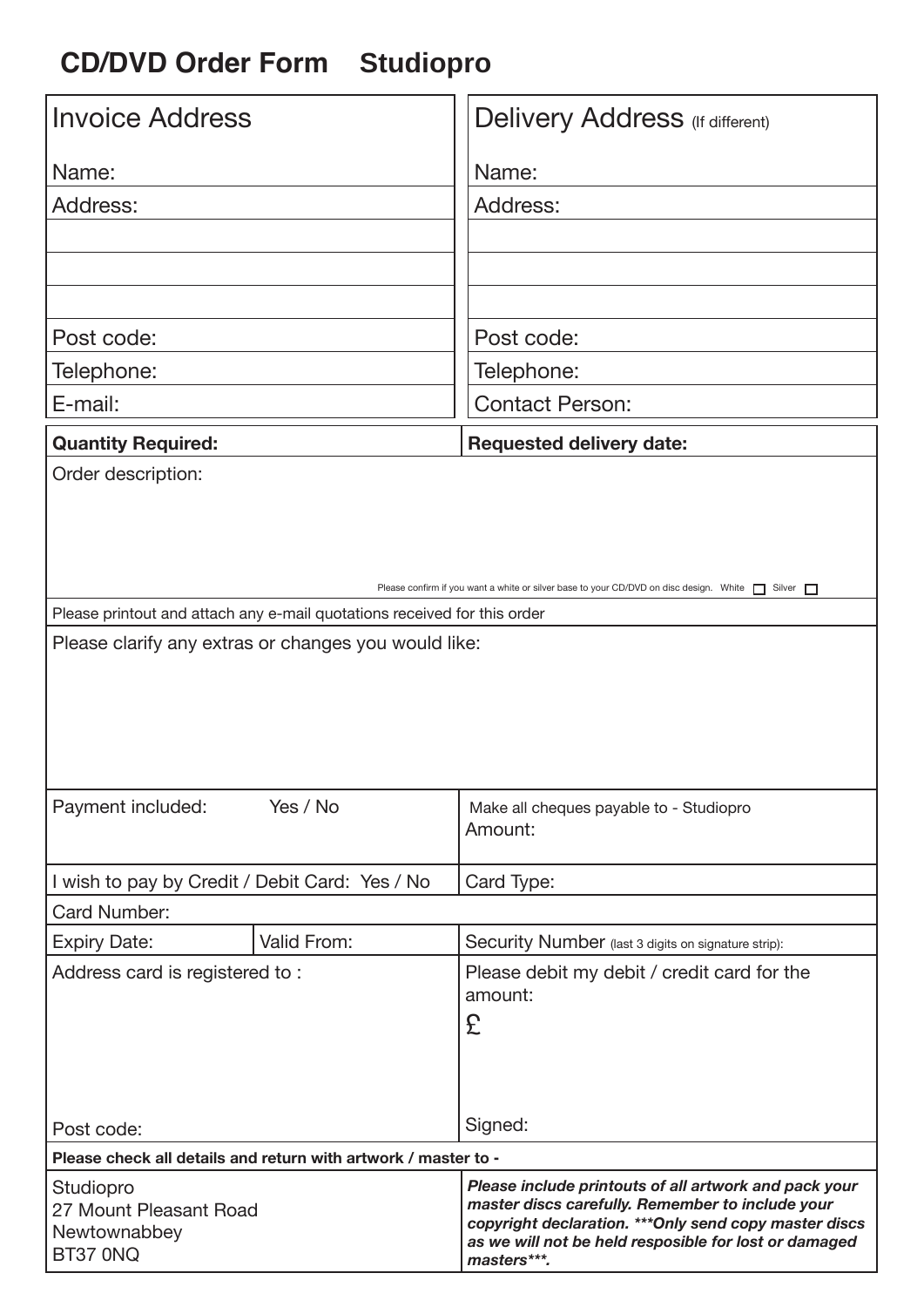## Copyright Indemnity

Company / Name:

Address:

Post code:

 (Hereinafter referred to as "the Client") hereby gives the following warranties and indemnities to Studiopro (Hereinafter referred to as "Studiopro")

1. That the Client is sole owner of the copyright in the material supplied for reproduction or alternatively that the Client has been granted the right to reproduce and distribute the material described in the order by all copyright owners.

2. That the Client has not granted an exclusive license or Assignment of the rights in clause 1 hereof to any other party and that the material does not infringe the copyright or any other rights of any party.

3. That the material does not contain anything of obscene or illegal nature.

4. That the Client will keep Studiopro fully indemnified against all losses and all actions claims proceedings costs and damages and all legal cost or other expenses arising out of any breach of any of the above warranties.

5. That the Client agrees to provide Studiopro on their request with all relevant information, papers and document (e.g. license agreements) that Studiopro shall reasonably require to determine the ownership of the intellectual property at issue.

6. That Client agrees that despite any non-disclosure agreement that may be in effect to the contrary, Studiopro may consult all applicable governing bodies (i.e. IFPI, BSA, IRMA, RIAA etc) concerning intellectual property rights ownership. In such consultation Studiopro shall disclose only that information necessary to determine the ownership of the intellectual property at issue.

Date: Authorised Signature: Print Name: Position Held: